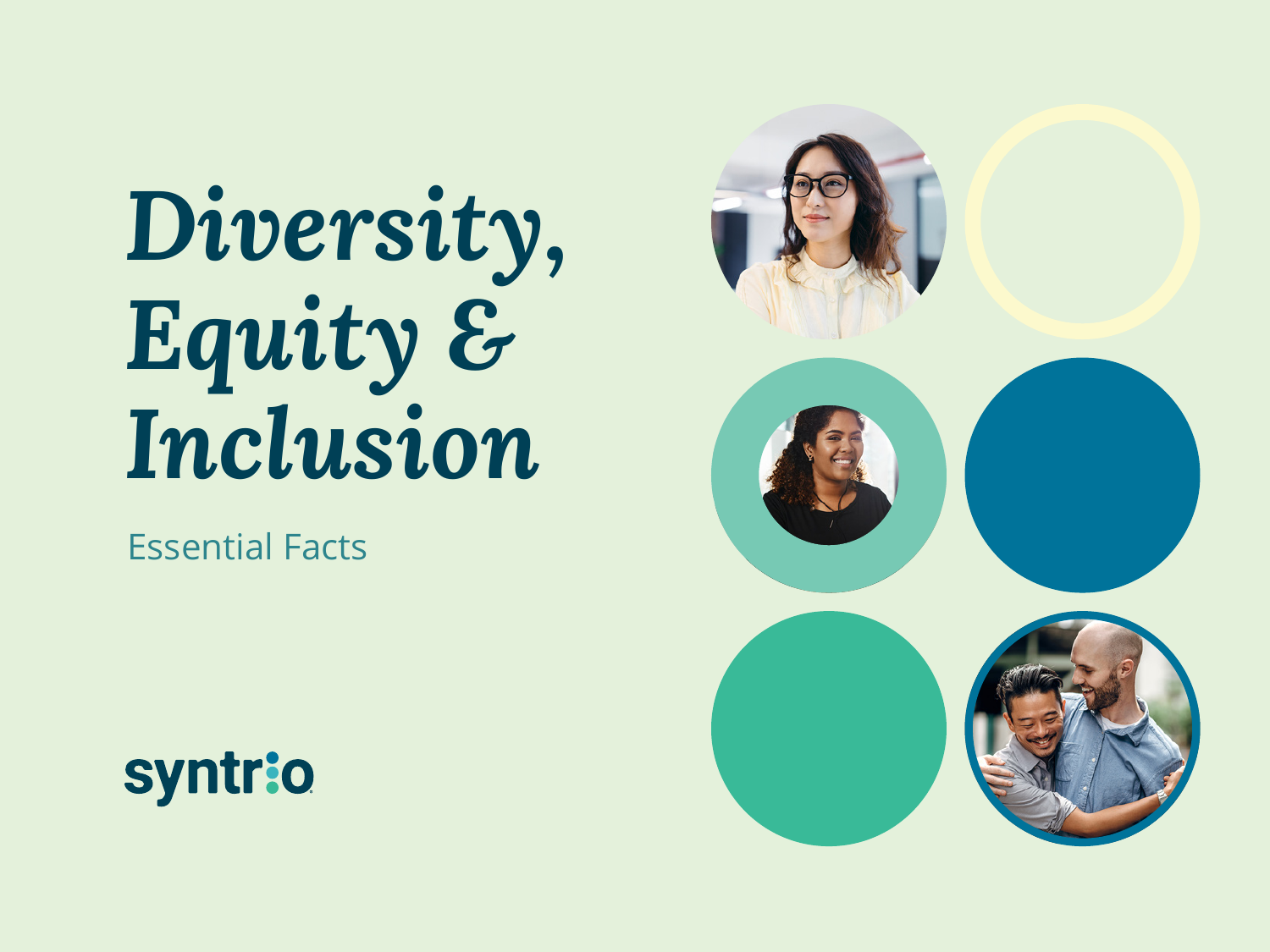The dimensions of diversity, equity and inclusion (DE&I) relating to businesses and other organizations have been evolving for decades. This subject area has grown with changing societal standards, legal and regulatory developments, and an increasing understanding of the relationship between social issues in the workplace and the value of such initiatives to virtually everyone.

This essential guide presents facts about many of the most powerful dimensions of DE&I, which are integral parts of organizational culture and success. It also provides recommendations for next steps on the road to DE&I maturity and addresses ways that organizations can identify and evolve their own points of view and envision initiatives that recognize these issues in the context to their workplaces.



#### **syntrio**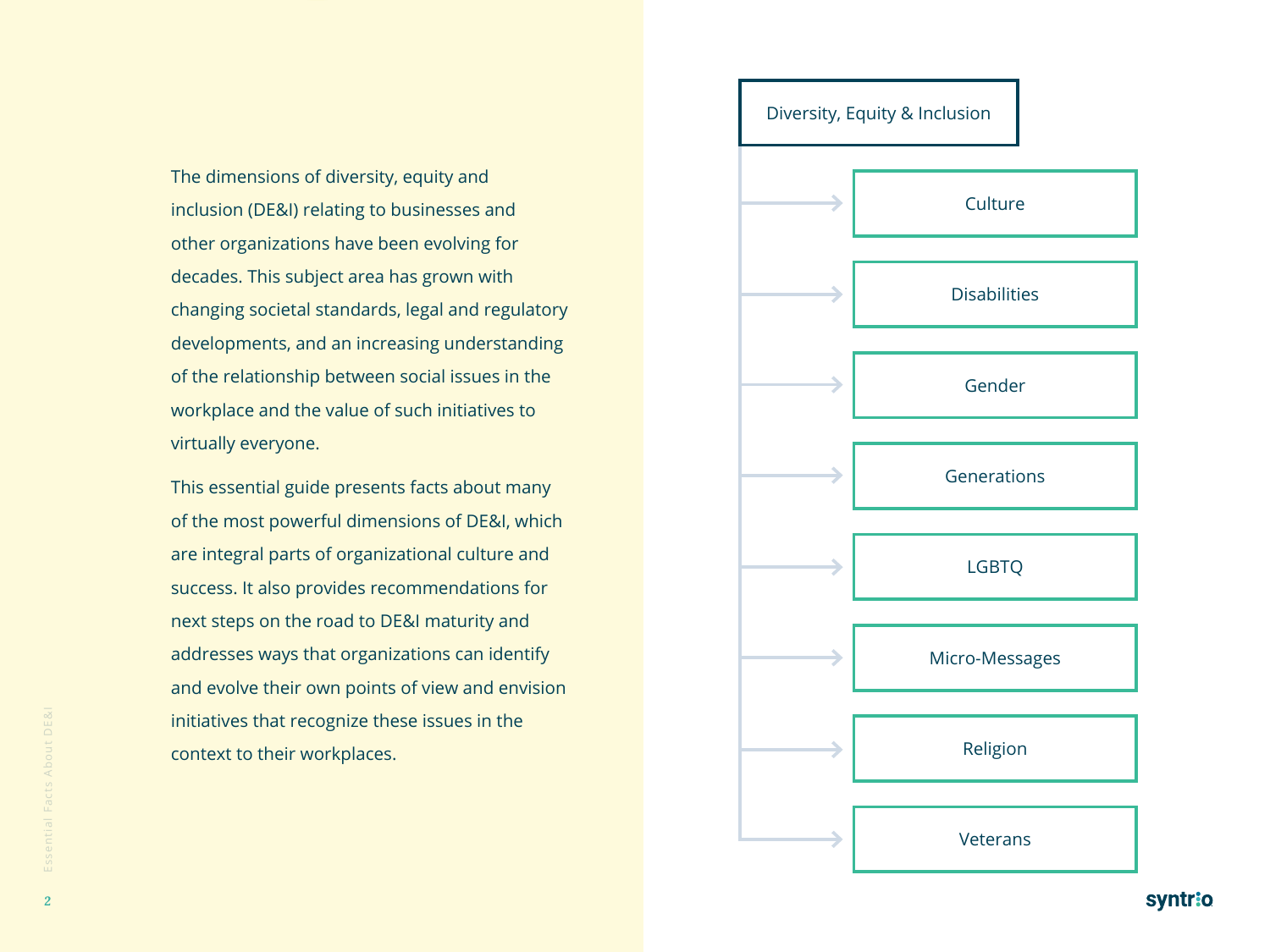# **Culture**

**We hear a lot about "culture," but what does it really mean and how does it apply to our professional development?** 

Syntrio defines "culture" as a group or community with which a person shares common experiences that shape the way they understand the world.

Now, try recalling how your own beliefs and experiences may have shaped the way you view your own world. How has your own culture played a role in your own career selection, ambition, and even work ethic?

Culture can have a big impact on how people interpret a variety of business interactions.

*Essential Facts About Culture* $\boldsymbol{v}$ 



## **And these are only a few examples of the transformative demographic shifts occurring around us:**



In 1950, 9 out of 10 Americans were white. Today, there are less than two white people to every one person of color.



Immigrants account for over half of all new U.S. workers.

*54%* **minority**

The nation's population will be 54% minority by the year 2050.

Over *60 percent* of the world's population is bilingual.

In the United States alone, over 150 languages are regularly spoken.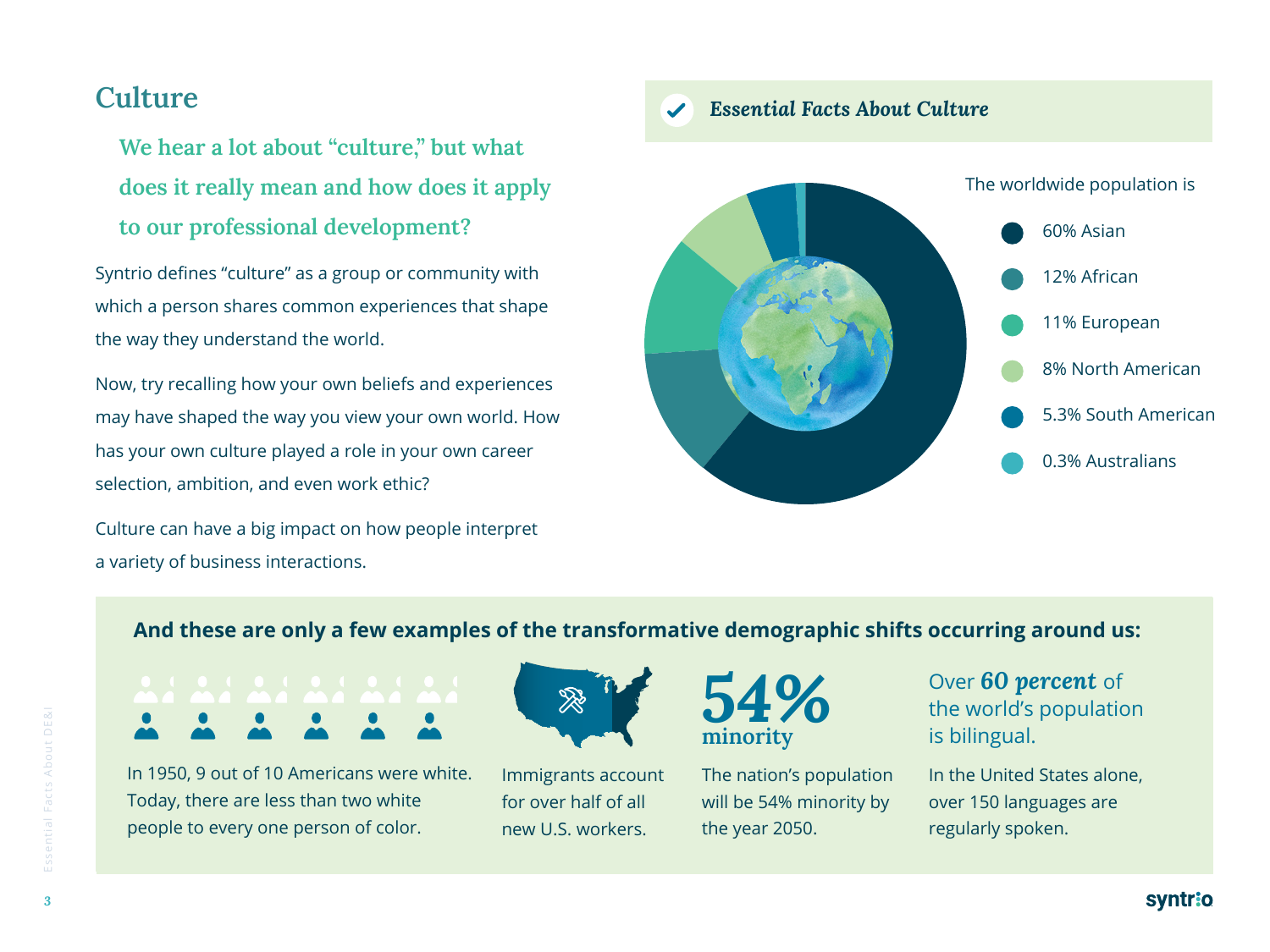# **Disabilities**

**When you hear the word "disability" what words or phrases come to mind?** 

Most people tend to think about obvious challenges such as the need to use a wheelchair or crutches to move around, but disabilities also pertain to less obvious challenges such as mental, developmental and emotional; hearing and visual; and speech and language.

Whether it's obvious or not, these challenges represent a tremendous source of strength if we learn how to leverage them for everyone's advantage.

#### *Essential Facts About Disabilities*

According to recent United Nations research, one out of ten people in the world are living with a disability. Other studies have found the ratio to be as high as one in four. Chances are, you have already worked with or served someone who has a disability, and you may have not even known it.

According to studies that began back in the 1950s at DuPont, employees with disabilities equal or exceed co-workers without disabilities in job performance.

This understanding is helpful to shatter the myth that employees with disabilities cannot perform to the standards of those without a disability.

When surveyed, 62% of people with disabilities say they are likely to do business with companies that have a commitment to diversity and equal treatment. So, it's critical that we all know about the many challenges and opportunities that disabilities can bring — in addition to providing great products and services.

| <b>One out of ten</b> people in the world |
|-------------------------------------------|
| are living with a disability.             |

Other studies have found the ratio to be as high as **one in four.**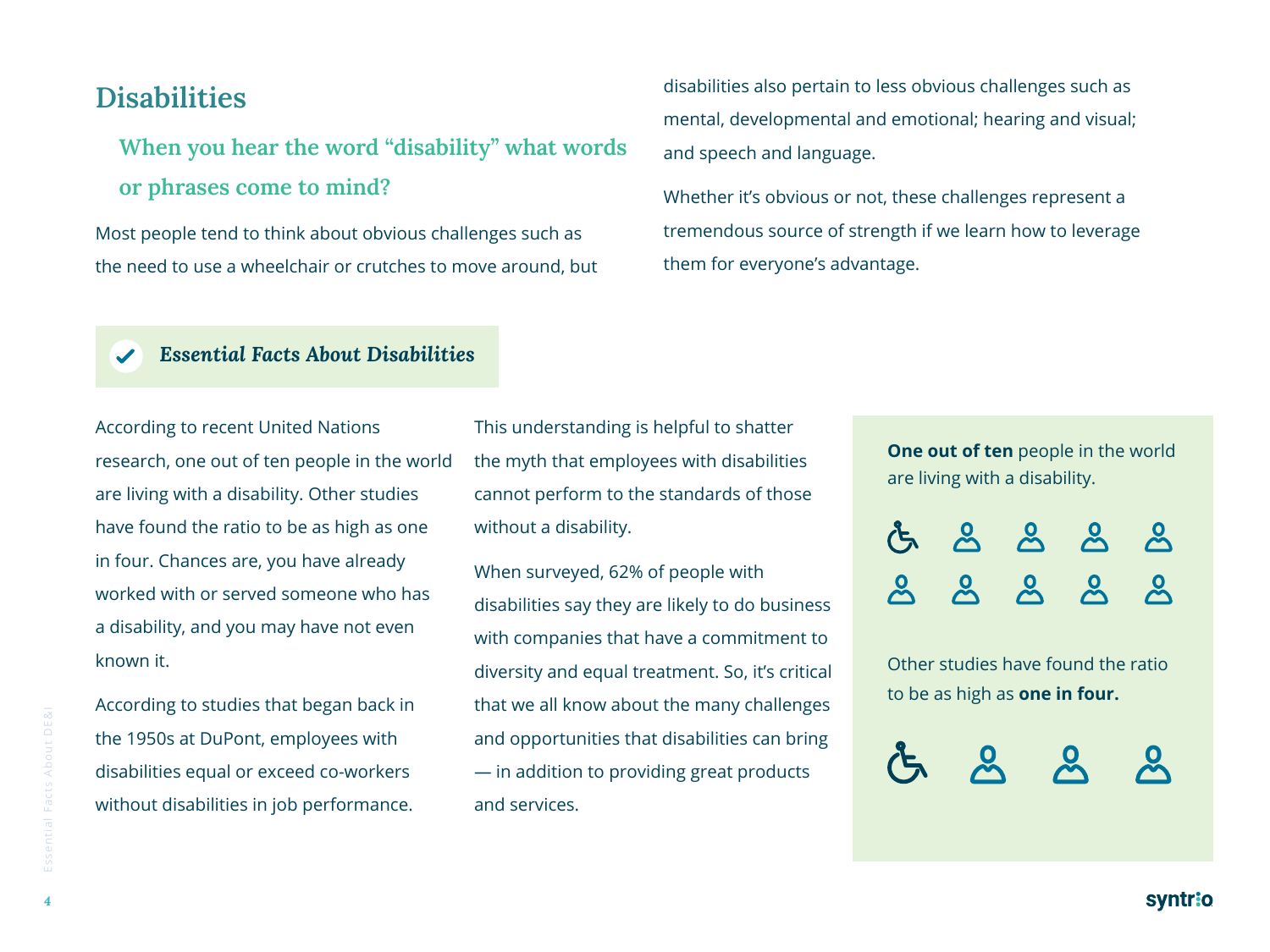# **Gender**

**Most people have heard the term gender but what does it mean to you when referring to the physical differences between males and females?**

In short, it's the ability for each of us to leverage the innate distinctions that we all possess as males and females.



## *Essential Facts About Gender*

More women are starting businesses than men, more women are in the workforce than men, and the majority of degree-holders are now women. Yet, according to a recent census, women are still only dominating fields and industries that are often seen as "female."

Each of us has probably noticed by now that men and women think differently. But did you ever stop to think why? Scientists around the globe understand the human brain is primarily composed of two different types of tissues — white and grey matter. Recent studies reveal that men think more with their gray matter, and women think more with white. While this difference in white and grey matter doesn't impact overall intelligence — it does impact how each gender learns.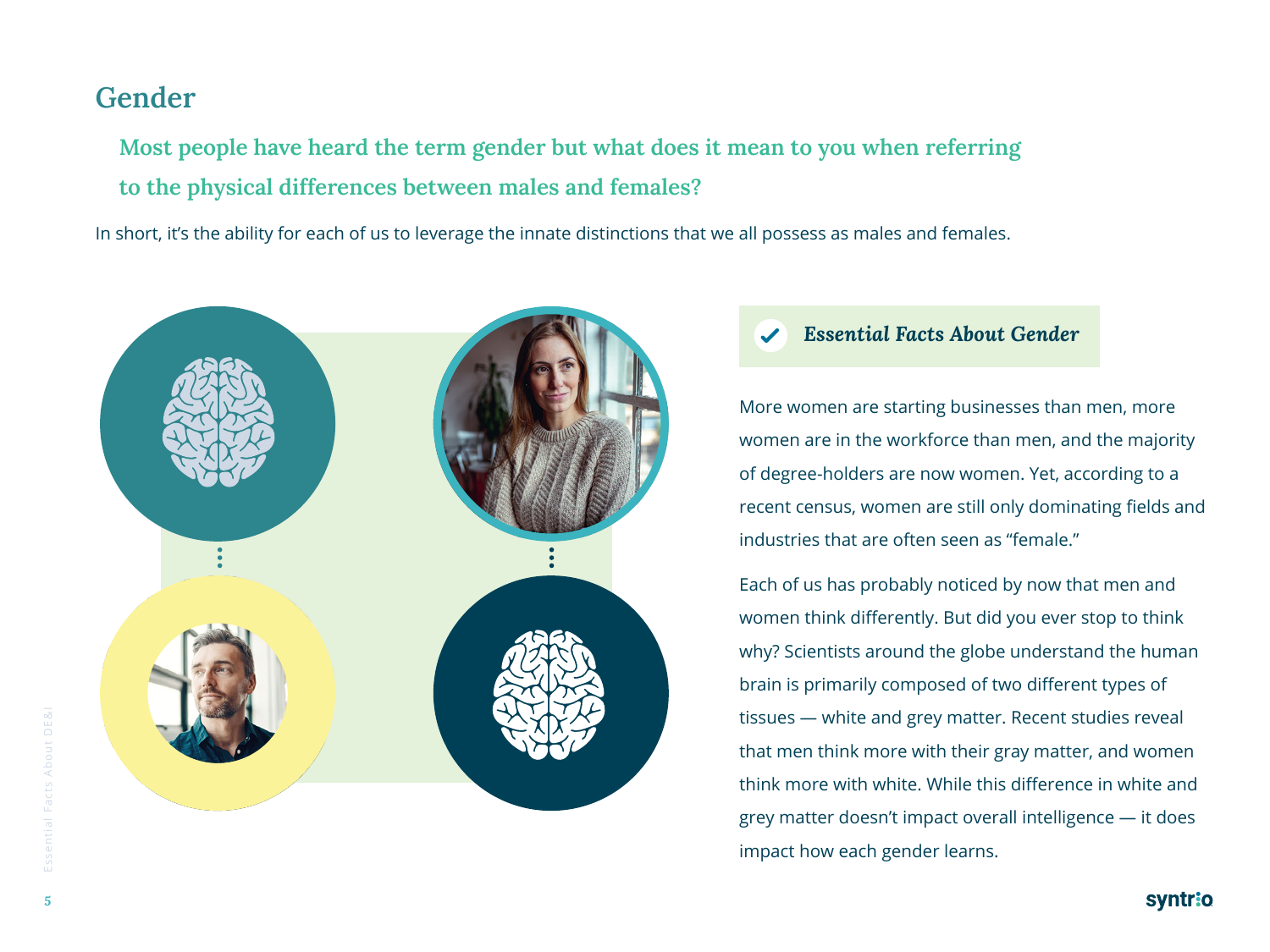# **LGBTQ**

**The term "LGBT" has been getting a good deal of publicity in today's media. But what does this term really mean and how does it affect the workplace around you?**

The word LGBT describes distinctions in groups within the Gay culture — Lesbians, Gays, Bisexuals, and Transgenders (LGBT). Recently, the term LGBTQ has been expanded for those that may be "questioning" their sexual orientation.

#### *Essential Facts About LGBTQ*

Marriage between same-sex couples was first made legal in the Netherlands in 2001. Since then, many additional countries have passed legislation to recognize marriage rights for LGBT citizens. For instance, both the United States and Canadian legislation continue to strive for domestic and employment equality for the LGBT community.

It was recently estimated that the LGBT community has purchasing power of nearly \$900 billion!

Almost two-thirds (64%) of Heterosexuals feel that spouses of married Heterosexual employees and committed partners of Gay and Lesbian employees both should receive untaxed health benefits under federal law.

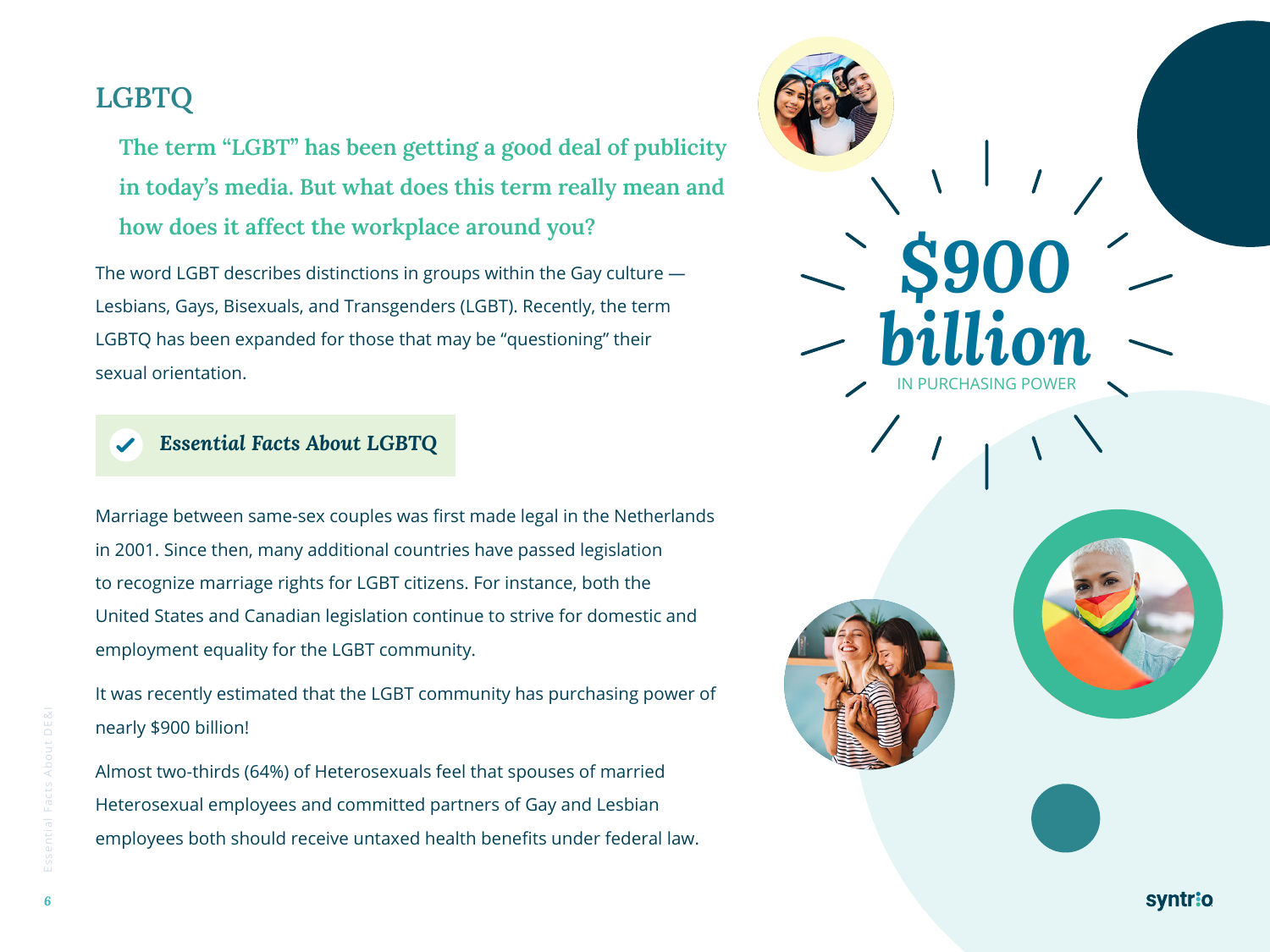# **Micro-Messages**

**When you think about your workplace and overall marketplace, what is the impact of the many micro-messages that are communicated each day?**

#### *Essential Facts About Micro-Messages*

58% of effective communication is carried in our body language, 35% in our voice inflection and tone, and only 7% in our actual words.

Active listening and monitoring how you participate in communication are equally important as effective speaking. Studies show that 82% of people prefer to talk with great listeners — not great speakers.

Unconscious bias surrounds us. According to a variety of studies:

- Patients in hospitals can be treated less promptly and effectively based on their race.
- Managers are more likely to hire and promote members of their own in-group.
- Referees in basketball might be more likely to subtly favor players with whom they share a racial identity.

Micro-messages are those small but powerful messages you convey each day — sometimes without even saying a word.

The small messages relayed through your body language, the tone of your voice, and your proximity to a person can have a big impact on how your message is received.

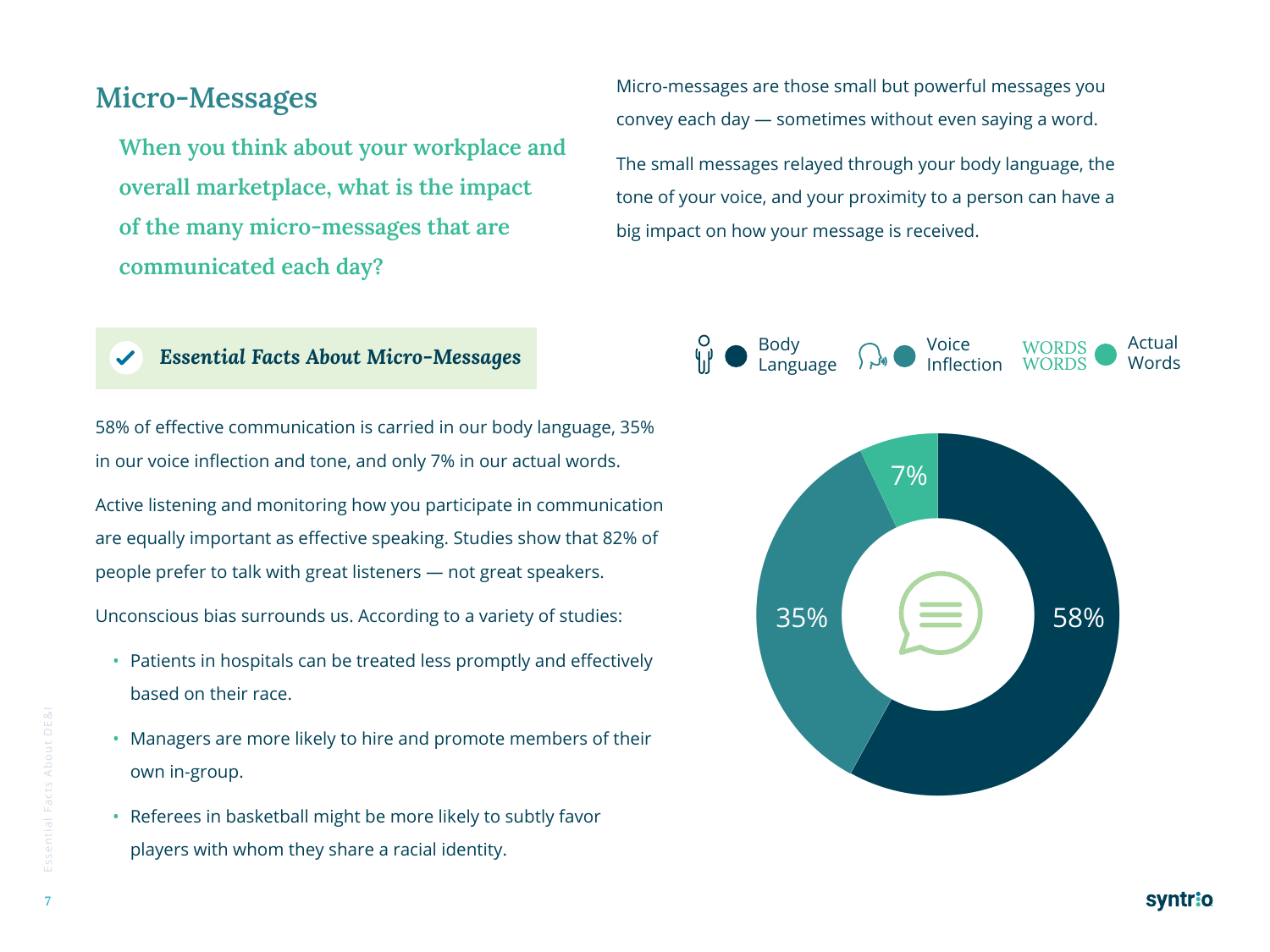# **Religion**

**For many, the thought of religion conjures up images of the god or gods a person worships, but what does it mean to you?**

There are many personal beliefs, values, and behaviors that are influenced by a religion from work ethic and problem-solving skills, through to guidance during "tough times." By boosting morale, religion impacts a variety of life interactions for many people.

Because of this, it has never been as critical as in today's global marketplace for all of us to respect religious distinctions.

#### *Essential Facts About Religion*  $\checkmark$

Americans have become an increasingly religious people: Since 1900, the nation's church membership has grown twice as fast as the population. A nearly centurylong poll reported recently that 43 percent of Americans reported weekly or almost weekly church attendance. That figure is up slightly over 42 percent since the four prior years.

#### **The world's religions are also changing:**



**syntrio**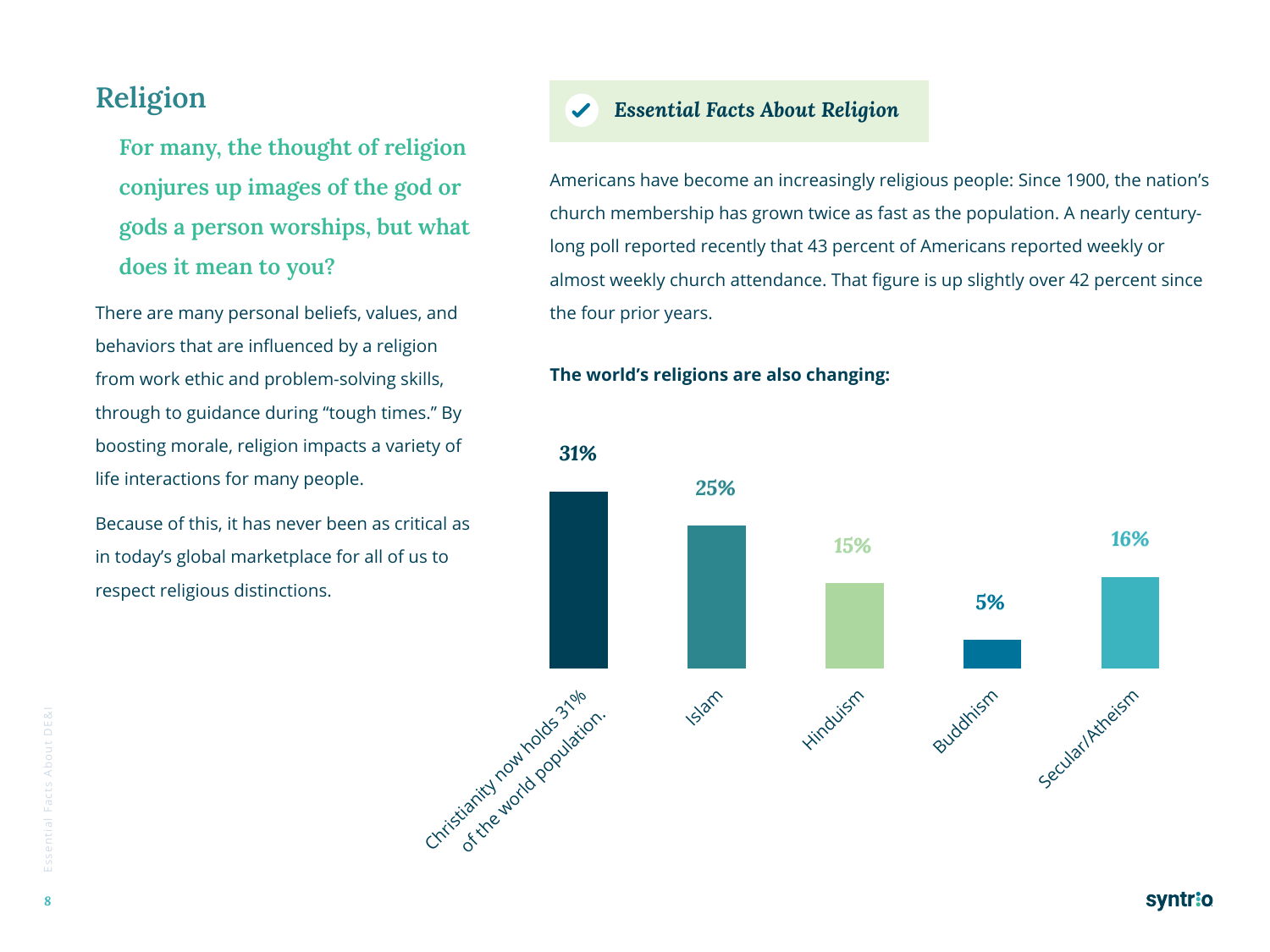# **Veterans**

# **When you hear the word veteran, what word or phrase comes to mind?**

For many, the first thought is a person who has served in the military. But think of all the personal beliefs, values, and behaviors that are influenced by having served in the military.

From work ethic and problem-solving skills to guidance during "tough times," being a veteran for many impacts a variety of life's interactions.

## *Essential Facts About Veterans*

Approximately 200,000 service members transition to a veteran status annually. Due to world events, this population is increasing.

Military duties involve a blend of self and group development. Because of this, veterans know how true teamwork requires an overarching objective and those to carry it through. Veterans also have accelerated learning curves and have proven to quickly learn new skills and apply them to real world situations.

# *200,000*

service members transition to a veteran status annually

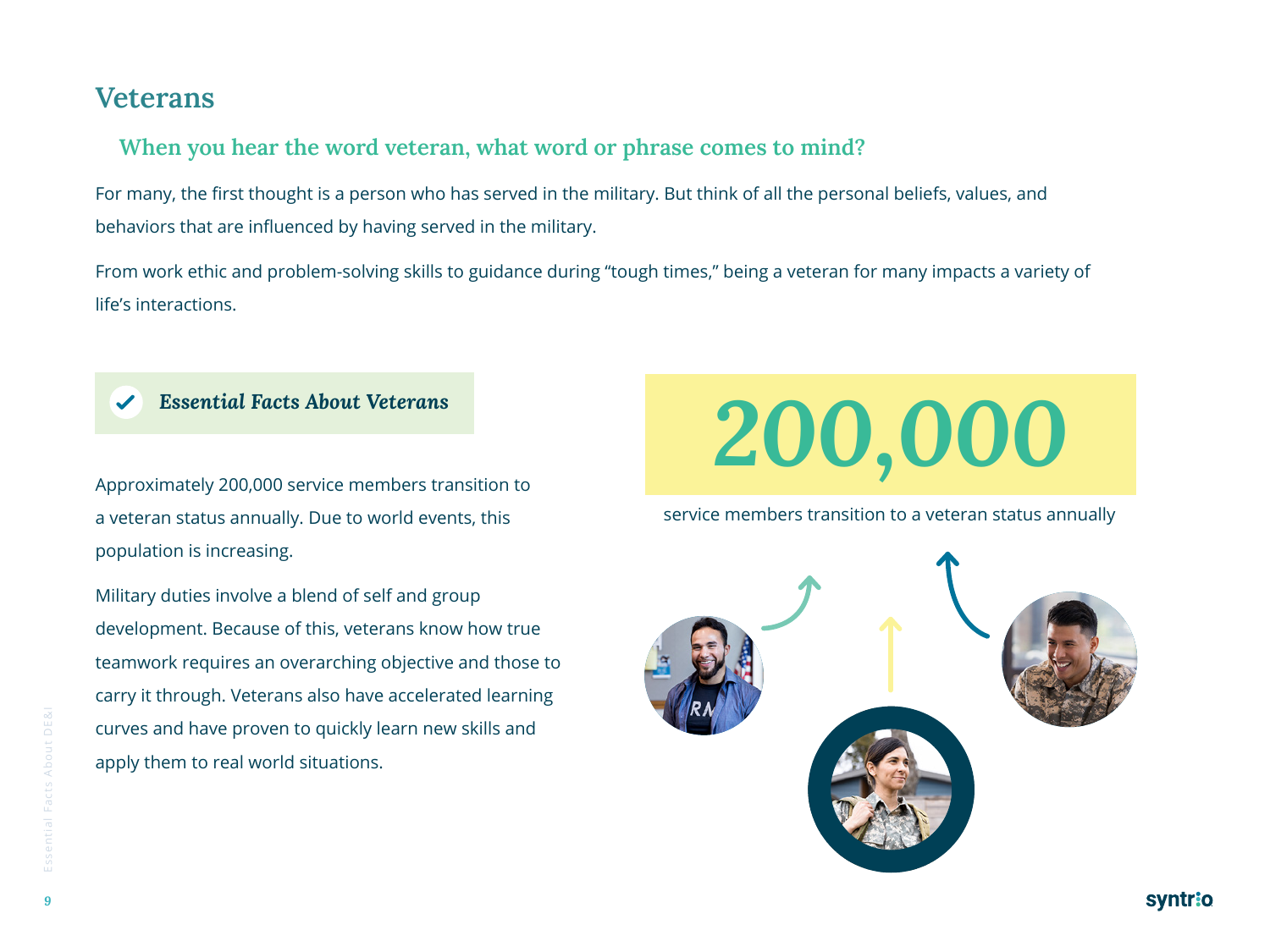# **The Essential Dimensions and your DE&I Program**

Central to promoting diversity, equity and inclusion is managing associated behaviors and that can often go unrecognized. It is this hidden management component that maps your DE&I program directly to the eight dimensions this Essential Guide has introduced. If your DE&I program doesn't adequately address them, it often leads to unfortunate challenges facing an organization's inability to recognize, unwillingness to address and lack of progress with addressing diversity, equity and inclusion goals and outcomes.

**Many businesses make the mistake of initiating a program but fail to maintain the momentum and focus on it. As with any program, the first effort is not always the best effort. Programs need to grow as:** 

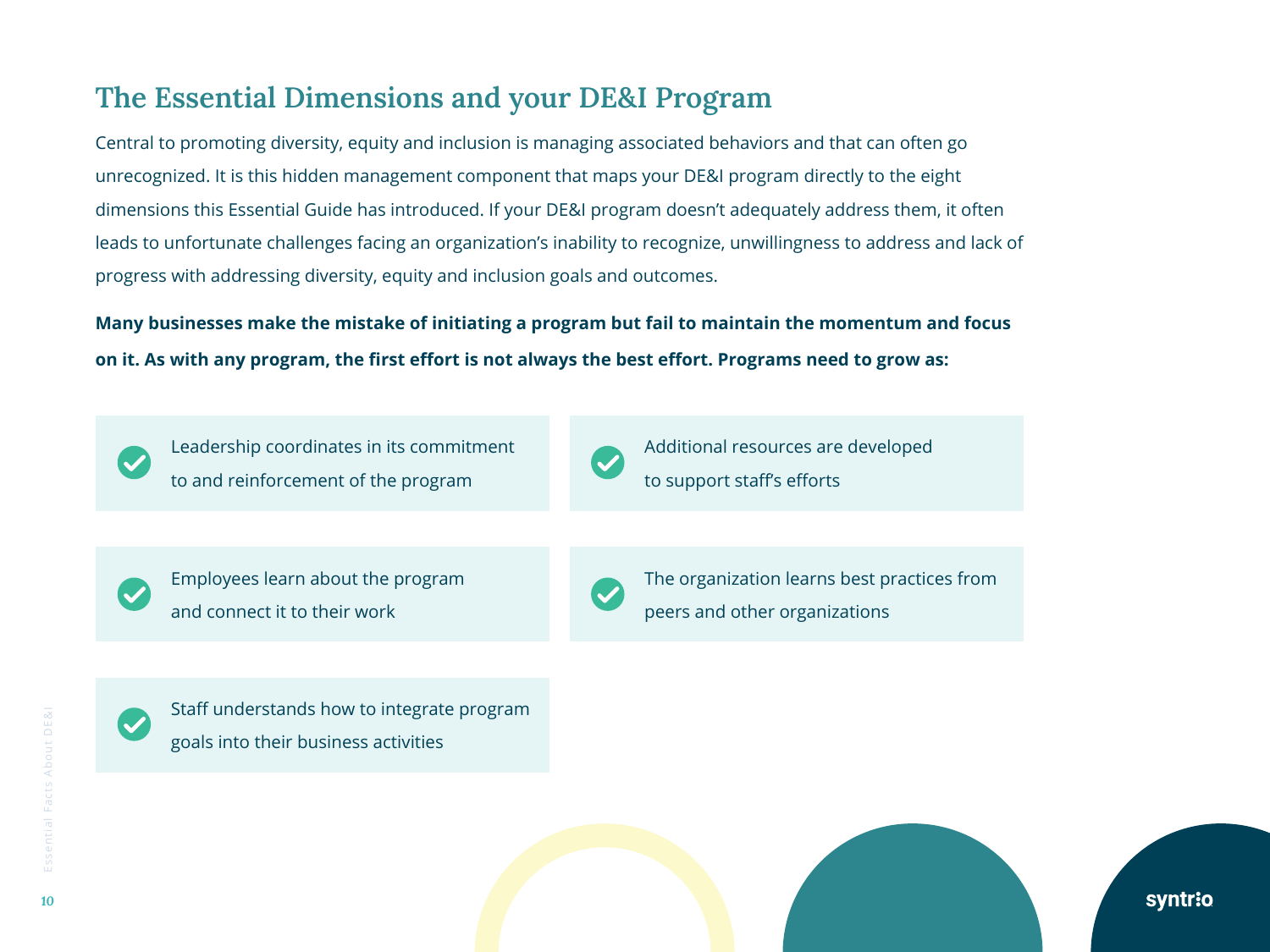Also, DE&I has evolved from the first programs decades ago, and we can expect the concept to continue to change. Likewise, an organization's own program should move with the times. For these reasons, organizations should treat DE&I programs like any other efforts for which leadership wants to have an important, lasting contribution to the organization's success.

This means an organization's program should mature along with society's own changing expectations, the organization's own growth and maturation, and the program's continued development.

**With this information in mind, an organization interested in promoting DE&I goals should seriously consider building and maintaining a DE&I program to keep the organization's attention and prioritization on this important topic.**



#### *NEW DE&I RESOURCES*

To learn more about this important topic, we recommend the new *[Essential Guide to](https://www.syntrio.com/resources/whitepapers/essential-guide-to-diversity-equity-inclusion/)  [Diversity, Equity and Inclusion](https://www.syntrio.com/resources/whitepapers/essential-guide-to-diversity-equity-inclusion/)* and our **DE&I catalog**, where you can learn more about our elearning libraries and courses, workshops, ethical snapshots, hotline services and employee communication tools.